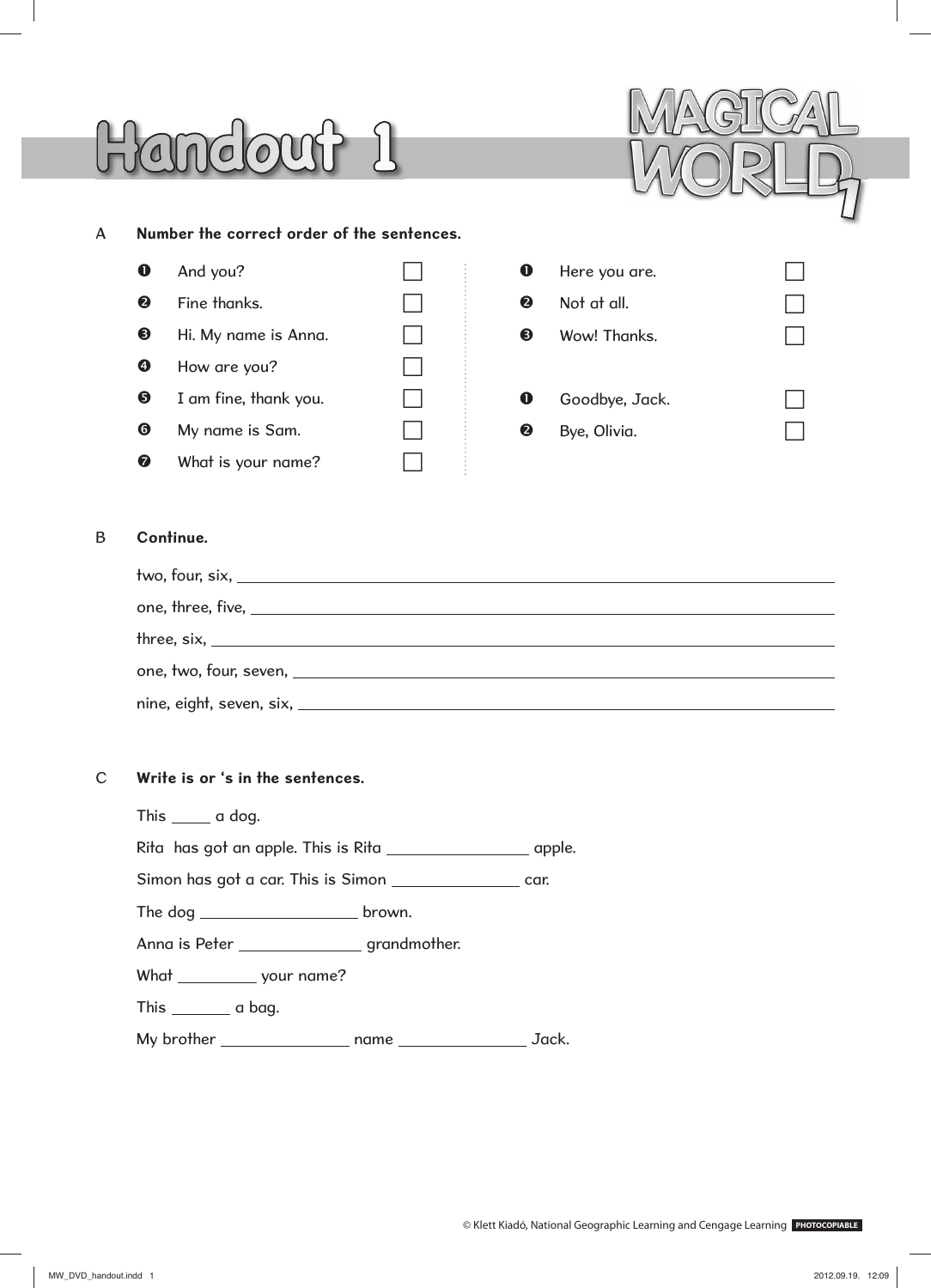## **Handout 2**



## **A Use can/can't.**

a) Make

| lake pairs. |            | b) | Write 5 true sentences about yourself.         |
|-------------|------------|----|------------------------------------------------|
| ride        | English    |    | I can ride a bike.<br>I can't ski down a hill. |
| speak       | the guitar |    |                                                |
| drive       | a bike     |    |                                                |
| play        | a hill     |    |                                                |
| take        | a car      |    |                                                |
| ski down    | a photo    |    |                                                |
| play        | football   |    |                                                |

## **B What is in the classroom and what is at home or BOTH?**

| an armchair | a bed     | a blackboard | a chair    | a computer |
|-------------|-----------|--------------|------------|------------|
| a cooker    | a curtain | a desk       | a door     | a window   |
| a fridge    | a pen     | a rubber     | a ruler    | a shelf    |
| a shower    | a sofa    | toys         | a wardrobe |            |

| Classroom | <b>Both</b> | Home |
|-----------|-------------|------|
|           |             |      |
|           |             |      |
|           |             |      |
|           |             |      |
|           |             |      |
|           |             |      |

## **C What colour is …**

| the blackboard | the desk     |  |
|----------------|--------------|--|
| the window     | the door     |  |
| the curtain    | your rubber? |  |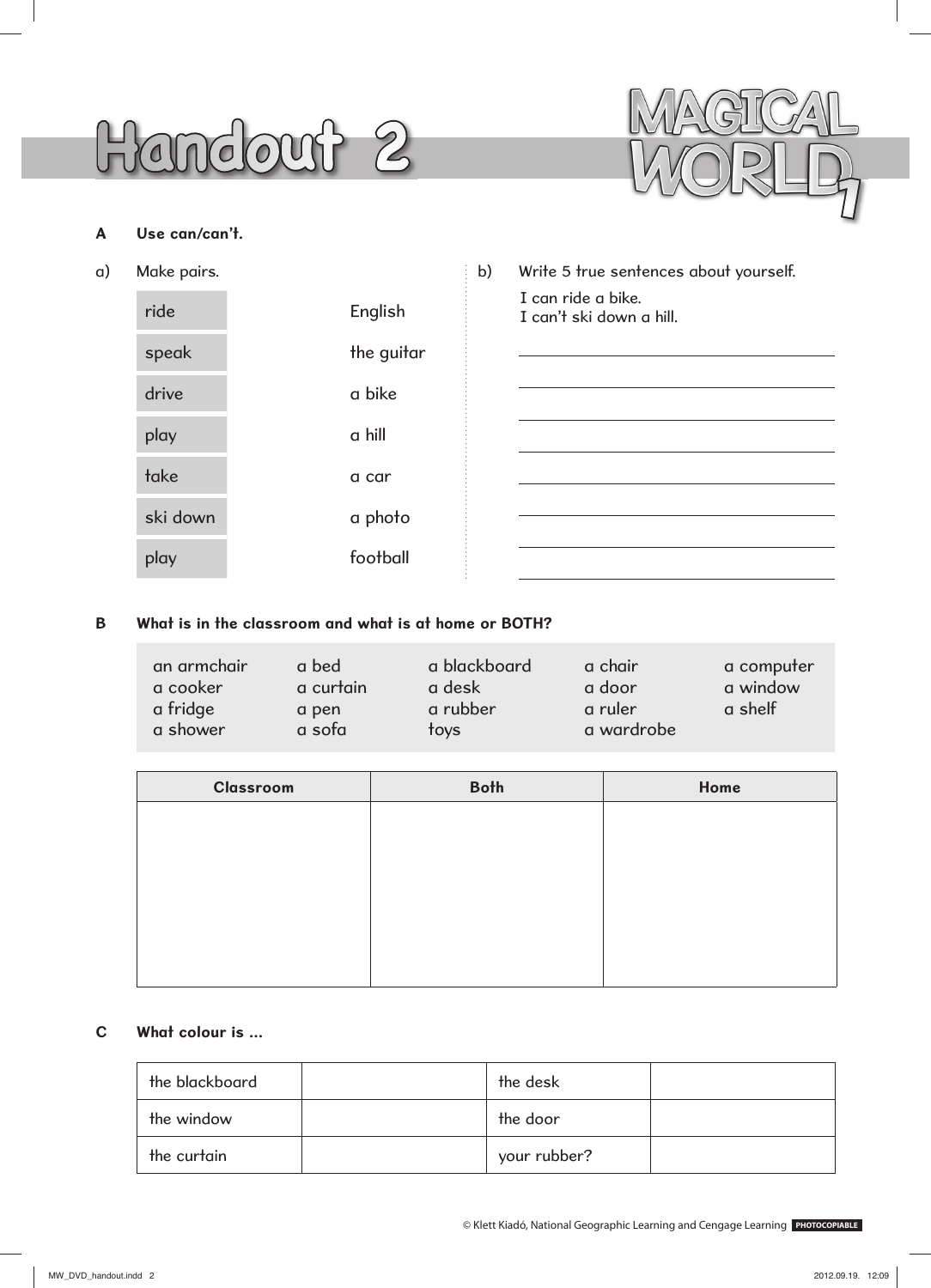



#### **A Describe your classroom. Answer the questions.**

|               | windows?     |            |
|---------------|--------------|------------|
|               | chairs?      |            |
| Are there any | desks?       |            |
|               | pupils?      |            |
|               | teachers?    |            |
|               | windows      | are there? |
|               | chairs       | are there? |
| How many      | desks        | are there? |
|               | pupils       | are there? |
|               | teachers     | are there? |
|               | a computer?  |            |
| Is there      | an elephant? |            |
|               | a CD player? |            |
|               | a wardrobe?  |            |

#### **B Ask your partner the same questions about his/her room.**

## **C Order the days of the week.**

### Tuesday, Monday, Sunday, Thursday, Friday, Saturday, Wednesday

| 2.      |  |
|---------|--|
| 3<br>J. |  |
|         |  |

#### **D Ask your partner the same questions. Write down his answers.**

|           |        |                  | on weekdays | at the weekend? |
|-----------|--------|------------------|-------------|-----------------|
|           |        | get up           |             |                 |
|           |        | go to school     |             |                 |
|           |        | watch TV         |             |                 |
| What time | do you | go to bed        |             |                 |
|           |        | have breakfast   |             |                 |
|           |        | do your homework |             |                 |
|           |        | do sports        |             |                 |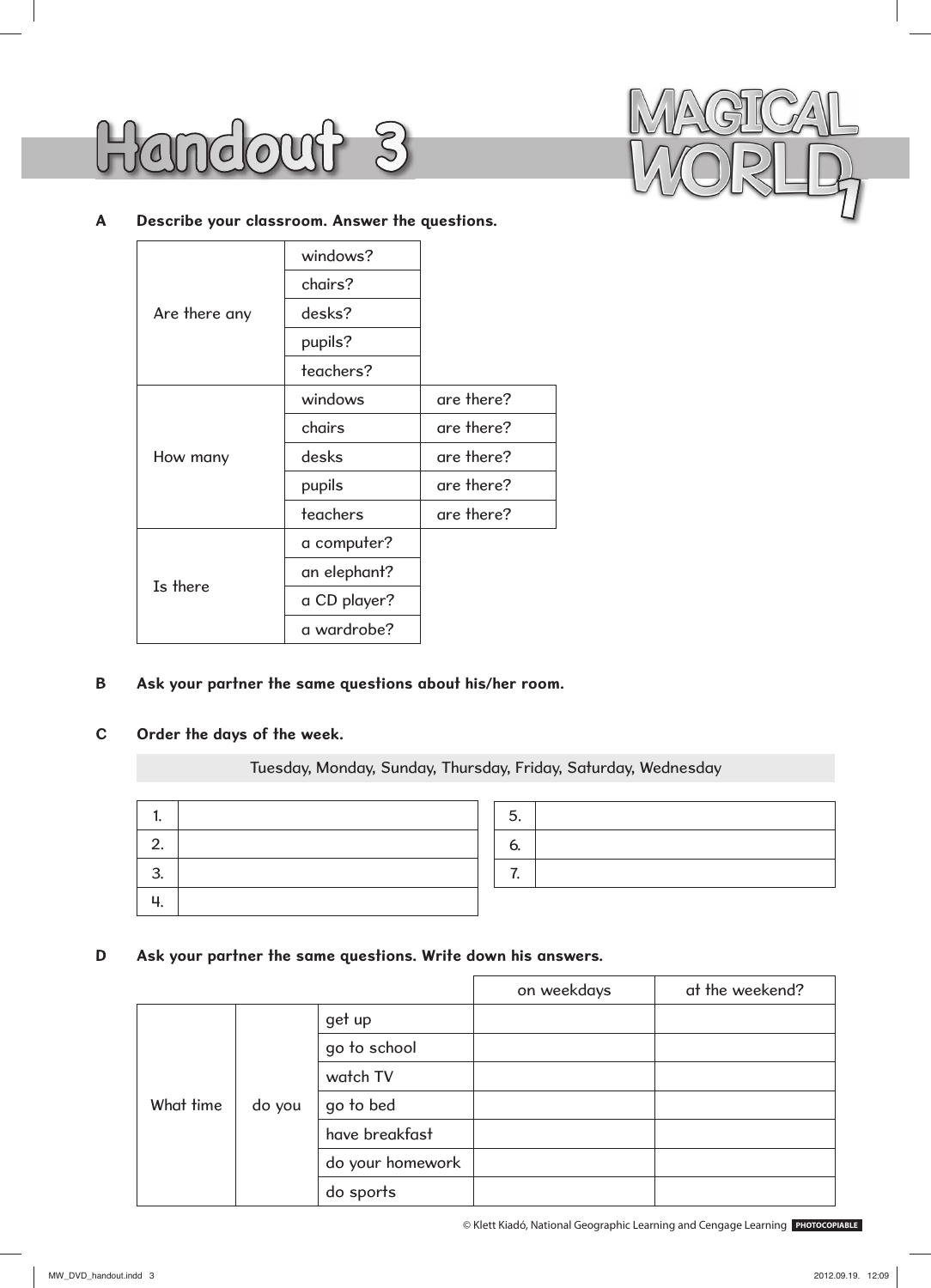# **Handout 4**



## **A Singular or plural.**

| shirt<br>skirt<br>boot | glove<br>dress<br>jacket | pullover<br>shoe<br>shirt | sock<br>belt<br>pant | scart<br>short | trouser<br>T-shirt |
|------------------------|--------------------------|---------------------------|----------------------|----------------|--------------------|
|                        |                          |                           |                      |                |                    |

| <b>SINGULAR</b>     | PLURAL                     |
|---------------------|----------------------------|
| a shirt, a pullover | <sup>1</sup> gloves, socks |

#### a) Complete the sentences.

e.g. Frank is wearing a flowery pink shirt today. I like his shirt. I like it.

Frank is wearing yellow trousers. I like his trousers. I like them.

Olivia is wearing a green dress.

I like  $\qquad \qquad$  . I like  $\qquad \qquad$  .

Jack is wearing a white striped pullover.

I like his . I like .

Fiona is wearing a tartan skirt.

I like her . I like .

Jack is wearing green trousers.

I like his . I like .

b) Say what you like on your classmates.

 e.g. Bence is wearing a green T-shirt today. I like his T-shirt. I like it.

c) What do you like? Write 3 extra things.

|          |                           | Partner 1 | Partner 2 |
|----------|---------------------------|-----------|-----------|
| meat     | $\boldsymbol{\mathsf{x}}$ |           |           |
| bananas  | $\checkmark$              |           |           |
| music    |                           |           |           |
| football |                           |           |           |
| dolphins |                           |           |           |
|          |                           |           |           |
|          |                           |           |           |
|          |                           |           |           |